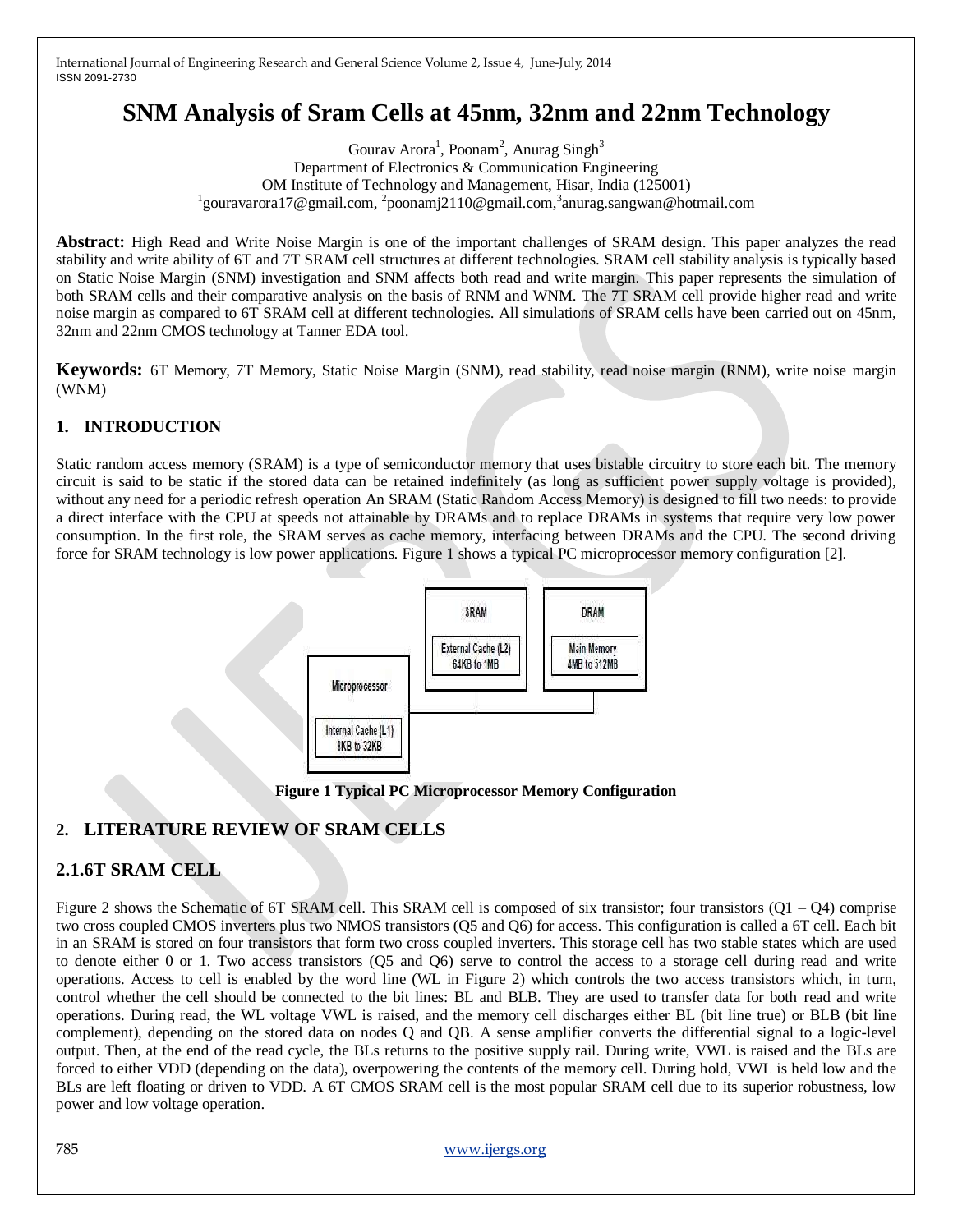

#### **i. Write Operation**

The write operation is similar to a reset operation of an SR latch. The start of a write cycle begins by applying the value to be written to the bit lines. If we wish to write a 0, we apply a 0 to the bitlines, i.e. setting BL to 0 and BLB to 1. Similarly, a 1 is written by inverting the values of the bitlines, i.e. setting BL to 1 and BLB to 0.WL is then asserted and the value that is to be stored in latch in. Suppose we want to write 1 to this SRAM cell, we apply a 1 to BL, 0 at BLB and the word lines (WL) is VDD. At the same time, WL is turned ON; current is flowing from bit lines to the storage nodes (Q and QB). At the same time, transistor Q4 is turned ON as soon as the potential at the inverse storage node (QB), current will flow from VDD to the node and transistor Q1 is turned ON as soon as the potential at storage node (Q), current will flow to inverse node to ground. Figure 3 shows the simplified model of a 6T CMOS SRAM cell for write 1. In this case, transistor Q5 has to be stronger than transistor Q4 to change its state. The transistor Q4 is a PMOS transistor and inherently weaker than the NMOS transistor Q5 (the mobility of NMOS is higher than the mobility of PMOS). Careful sizing of the transistors in an SRAM cell is needed to ensure proper operation [5].



**Figure 3 Simplified model of a 6T CMOS SRAM cell during for write 1**

#### **ii. Read Operation**

Assume that the content of the memory is a 1; stored at Q. Figure 4 shows the simplified model of a 6T CMOS SRAM cell to read 1. The read cycle is started by precharging both the bit lines (BL and BLB) to logical 1, then asserting the word line WL, enabling both the access transistors (Q5 and Q6). Upon read access, the bit line voltage  $V_{BL}$  remains at precharge level. And the complementary bit lines voltage V<sub>BLB</sub> is discharged through transistors Q1 and Q5 to logical 0 (i.e. eventually discharging through the transistor Q1 as it is turned on because the Q is logically set to 1) connected in series. On the BL side, the transistors Q4 and Q6 pull the bit line towards VDD, a logical 1 (i.e. eventually being charged by the transistor Q4 as it is turned on because Q is logical set to 0). Then these BL and BLB will have a small difference of delta between them and then these reach a sense amplifier, which will sense which line has higher voltage and thus will tell 1 was stored. If the sensitivity of the sense amplifier, the speed of read operation is faster. Similarly, if the content of the memory was a 0, the opposite would happen and BLB would be towards 1 and BL towards 0 [5].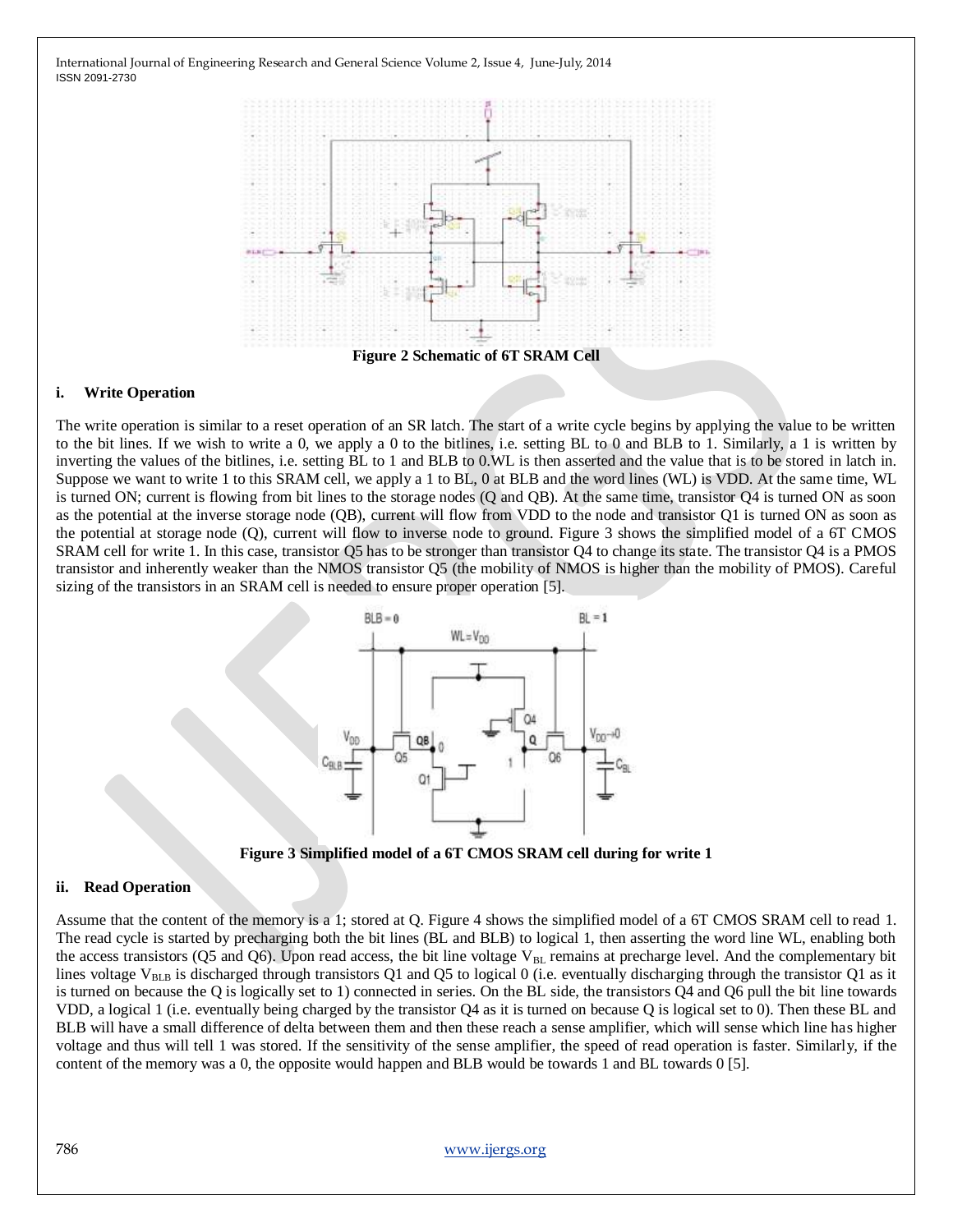

**Figure 4 Simplified model of a 6T CMOS SRAM cell during to read 1**

## **2.2.7T SRAM CELL**

The circuit of 7T SRAM cell consists of two CMOS inverters (Q1-Q4) that connected to the cross coupled to each other with additional NMOS transistor (Q7) which connected to write line (w) and having two access NMOS transistors (Q5 and Q6) connected to bit lines (BL) and bit lines bar (BLB) respectively. Figure 5 shows Schematic of 7T SRAM Cell, where the access transistor Q5 is connected to the word line (WL) to perform the access write and Q6 is connected to the read line (R) to perform the read operations. Bit lines act as I/O nodes carrying the data from SRAM cells to a sense amplifier during read operation, or from write in the memory cells during write operations. The proposed 7T SRAM cell depends on cutting off the feedback connection between the two inverters, inv1 and inv2, before a write operation. The feedback connection and disconnection is performed by an extra NMOS transistor Q7 and the cell only depends on BLB to perform a write operation [7].



**i. Write Operation**

The write operation of 7T SRAM cell starts by turning transistor Q7 off, this cut off the feedback connection. BLB carries complement of the input data, Q5 is turned ON, while is Q6 off. This type of 7T SRAM cell looks like two cascaded inverters connected in series, inv2 followed by inv1, access transistor Q5 transfers the data from BLB to which drives inv2, Q1 and Q3, to develop Q, the cell data. Similarly, Q drives inv1, Q2 and Q4, to develop QB. Then, the word line (WL) is turned off and transistor Q7 is turned ON to reconnect the feedback connection between the two inverters to stably store the new data.

### **ii. Read Operation**

In the read operation of 7T SRAM cell, both word line (WL) and read signal R are turned on, while transistor Q7 is kept ON. When Q  $= 0$ , the read path consists of transistor Q1 and Q6 and it behaves like a conventional 6T cell. When  $Q = 1$ , the read path consists of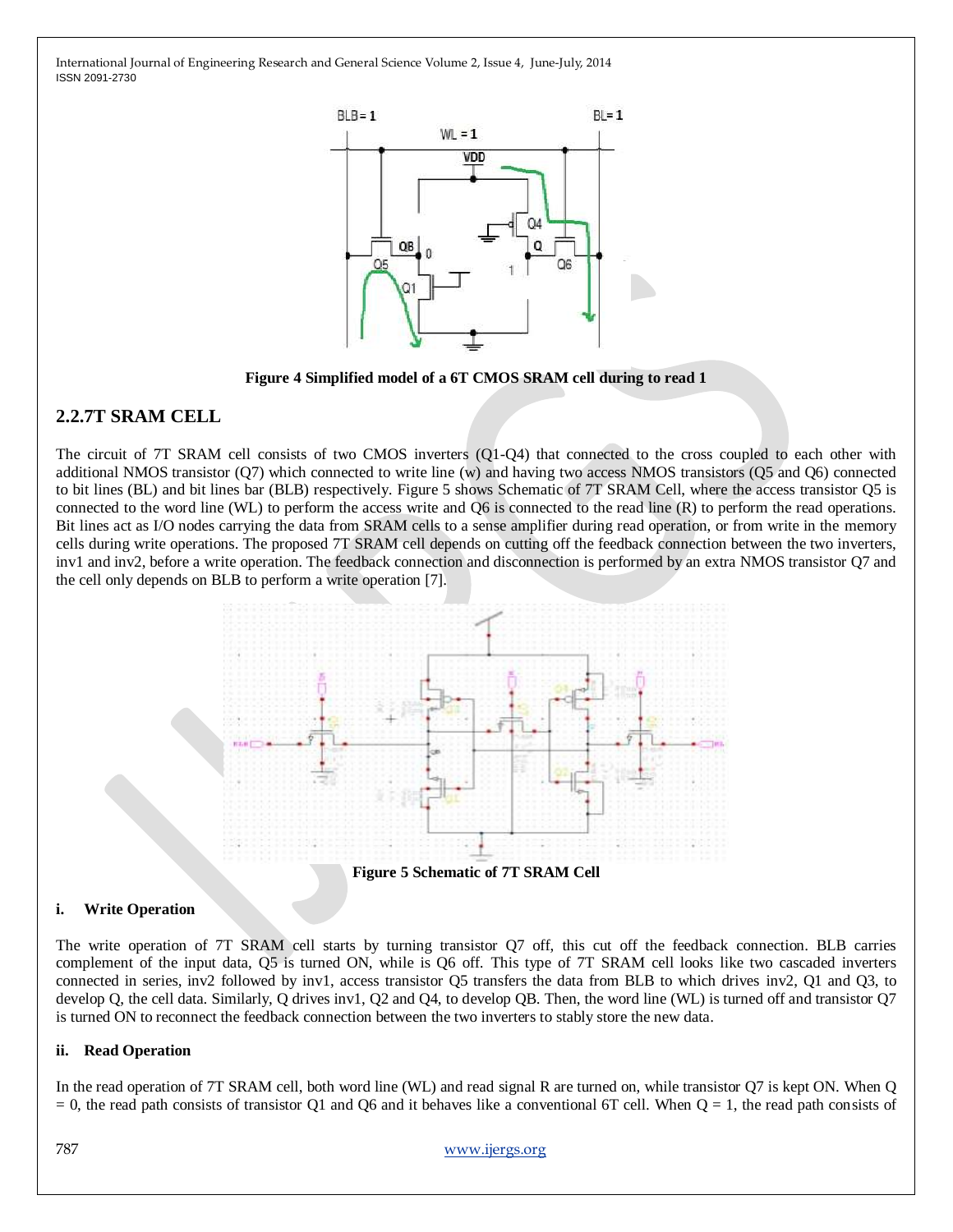transistor Q2, Q7 and Q5, which represents a read path. In this, the three transistors are connected in series, which reduces the driving capability of the cell unless these transistors are carefully sized.

## **3. STATIC NOISE MARGIN**

The stability of SRAM circuits depends on the static noise margin. There are two methods to measure the SNM of SRAM cell. First method is a graphical approach in which SNM can be obtained by drawing and mirroring the inverter characteristics and then finding the maximum possible square between them. Figure 6 shows the standard setup of SNM. The second approach involves the use of noise source voltages at the nodes.



**Figure 6 The standard setup for SNM**

In a graphical technique, Plot the Voltage Transfer Characteristic (VTC) of Inverter 2 (inv2) and inverse VTC 1 from Inverter 1 (inv1). The resulting two lobed curves are called a "butterfly curve" and are used to determine the SNM. Figure 7 shows the general SNM characteristics during Standby. The SNM is defined as the length of the side of the largest square that can be embedded inside the lobes of the butterfly curve [6].



**Figure 7 General SNM characteristics during Standby**

**SNM calculation:** We have done the SNM calculation by this way with respect to above butterfly curve:  $SNM = 'Maximum Side of the square'.$ 

Maximum side of the Square = Maximum lengths of diagonal of Square /  $\sqrt{2}$ .

So, SNM = Maximum length of diagonal of square  $/ \sqrt{2}$ .

#### **i. Read Noise Margin**

The cell is most vulnerable when accessed during a read operation because it must retain its state in the presence of the bit line precharge voltage. If the cell is not designed properly, it may change its state during a read cycle which results in either a wrong data being or a destructive read where the cell changes state. Thus, the worst noise obtained during access. Figure 8 shows VTC curve for RSNM characteristics. During write operation, the situation is reversed; the requirement is to switch the content of Q and Q" easily. Read margin (RM) is calculated based on transistor current model. The read margin defines the read stability of the SRAM cell.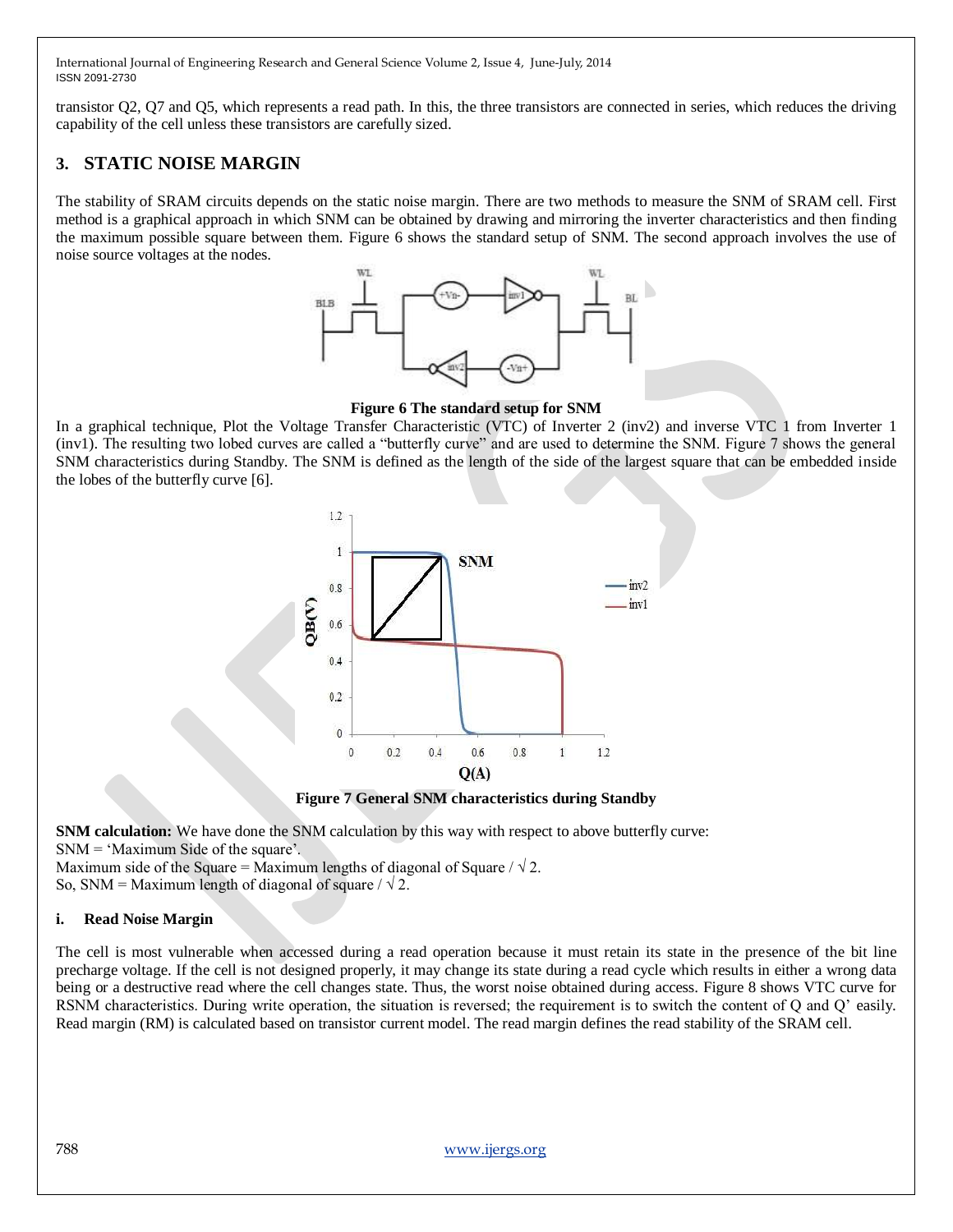

**Figure 8 VTC curve for RSNM characteristics**

#### **ii. Write Noise Margin**

The write noise margin is defined as the minimum bit line needed to flip the state of cell. The value of the write margin depends on the cell design, SRAM array size and process variation. Write SNM (WSNM) is measured using butterfly or VTC curves as shown in Figure 9, which are obtained from a dc simulation sweeping the input of inverters (QB and Q). WSNM for writing '1' is the width of the smallest square that can be embedded between the lower right half of the curves. WSNM for writing "0" can be obtained from a similar simulation.



**Figure 9 VTC curve for WSNM characteristics (writing 0)**

### **4. SIMULATION AND RESULTS**

Table 1-3 presents the static noise margin of 6T and 7T SRAM cell at 45nm, 32nm and 16nm technology. Results show that RSNM and WSNM of 7T SRAM cell has higher than 6T SRAM cell. In Figure 10-12, the profiles of the Read and Write Margin for both cells are shown at different technologies. To make the impartial testing environment all the circuits has been simulated on the sane input patterns. All the circuits have been simulated in 45nm, 32nm and 22nm technology on Tanner EDA tool with supply voltage 1v.

#### **i. AT 45nm TECHNOLOGY**

| ibit I static indist mai gill of six-and cens at for |                         |                          |  |
|------------------------------------------------------|-------------------------|--------------------------|--|
| <b>SRAM</b><br><b>CELLS</b>                          | <b>READ SNM</b><br>(mV) | <b>WRITE SNM</b><br>(mV) |  |
| 6Т                                                   | 170.97                  | 282.84                   |  |
| 7Τ                                                   | 206.56                  | 301.72                   |  |

#### **Table 1 Static Noise Margin of SRAM Cells at 45nm**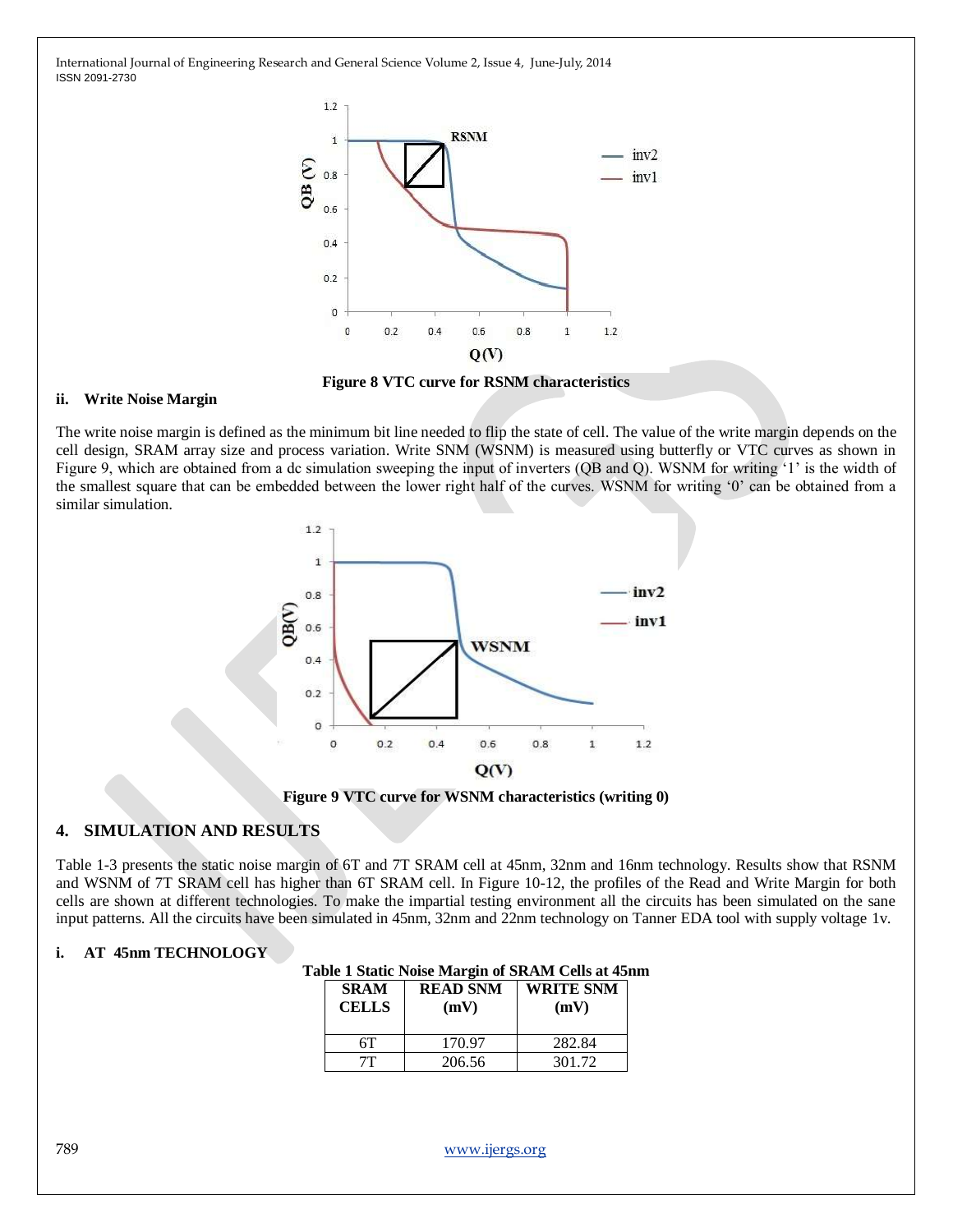



### **ii. AT 32nm TECHNOLOGY**



#### **iii. AT 22nm TECHNOLOGY**

### **Table 1 Static Noise Margin of SRAM Cells at 22nm**

| <b>SRAM</b><br><b>CELLS</b> | <b>READ SNM</b><br>(mV) | <b>WRITE SNM</b><br>(mV) |
|-----------------------------|-------------------------|--------------------------|
| 6Т                          | 145.32                  | 261.62                   |
|                             | 180.67                  | 270.97                   |

790 [www.ijergs.org](http://www.ijergs.org/)